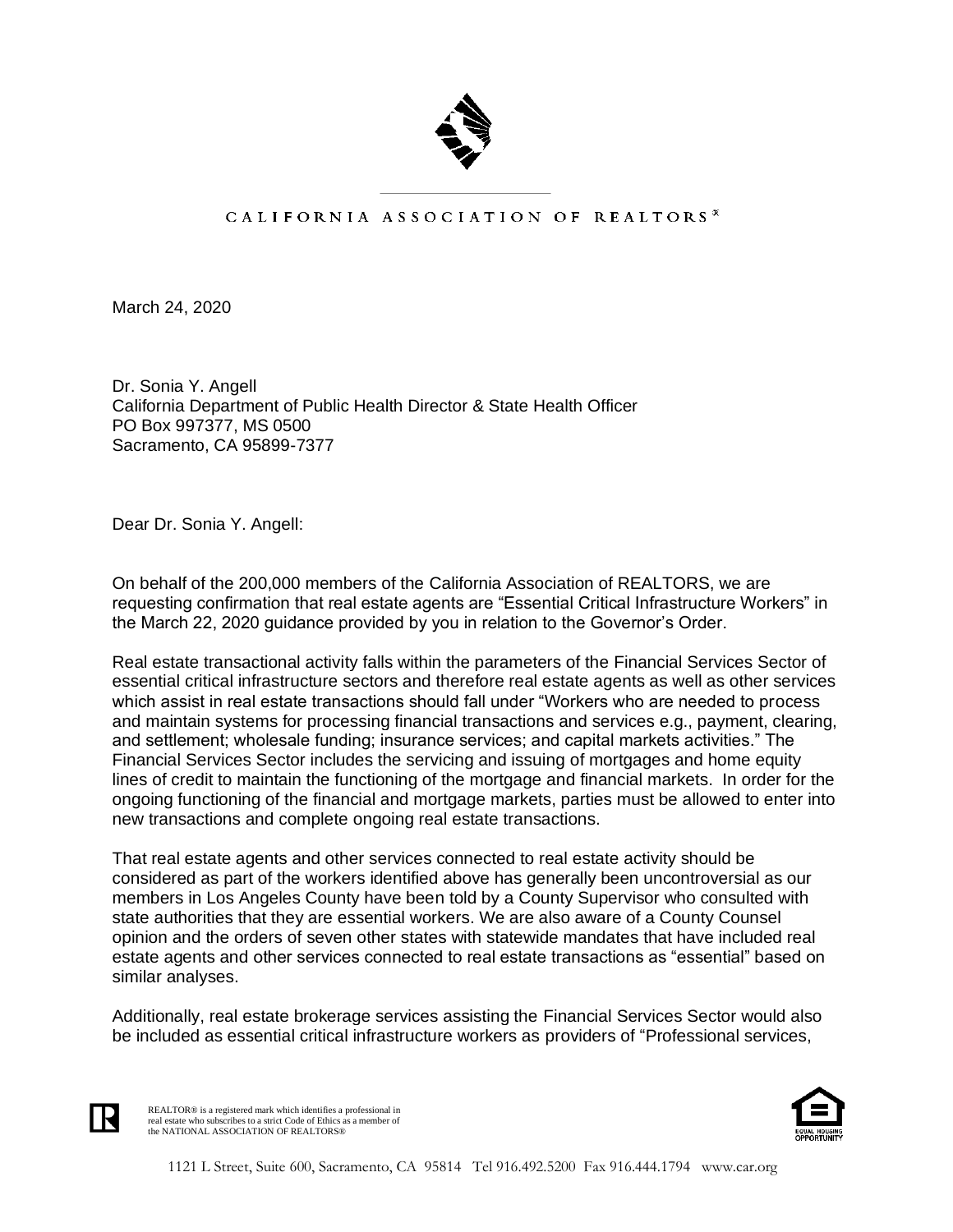such as legal or accounting services, when necessary to assist in compliance with legally mandated activities and critical sector services."

The provision of such real estate services to this sector has never more necessary than during this time of crisis. Many consumers are currently in the midst of selling or buying a home, typically the most important, emotional and financially significant transaction a consumer makes in their lifetime. The inability to complete these transactions could create additional financial hardship and stress during an already difficult time. Further, the ability for consumers to sell or move into a different home or rental at this time is extremely important, as many consumers are going to endure a change in their financial situation due to this unprecedented pandemic and will need to move. They will need the counsel and services of a skilled real estate professional to assist them in making the right decision to avoid compounding the hardship already created by the pandemic.

In addition to the Financial Services Sector, real estate agents provide an essential professional service critical to another sector. Under the Order, ongoing construction including housing construction are essential services, allowed to continue by the Order. Without professional real estate brokerage and the other real estate services for this sector, new construction projects could run into financial problems or be unable to continue as the ability to lease or sell the projects or units being constructed is a crucial part of allowing such construction to move toward completion. These are all services that require the use of professional real estate agents and other affiliated real estate industries.

Furthermore, the ability of real estate agents, in their capacity as property managers and as agents, to find buyers and renters for these newly constructed properties will help ensure that those who need housing can find it in this time of crisis. Many of these new projects also consist of affordable units which are going to be ever more important given the economic hardship created by the pandemic.

The guidance you have provided is based on the Memorandum on Identification of Essential Critical Infrastructure Workers During COVID-19 Response. In the FAQ on that Memorandum, it states for businesses "the focus during this response is maintaining the businesses and services that enable continued economic and social vitality."

The real estate industry is the epitome of both a business and a service which enables the "continued economic and social vitality" of the economy. As was made evident in the great recession, real estate activity is central to strong California economy. When the real estate market stumbles, let alone doesn't function, the whole economy is severely affected. The last thing California needs, as it tries to maintain a viable economy through the pandemic and have a speedy recovery once the worst is over, is a real estate industry which slows down due to concerns about the full scope of what its practitioners can do.

To be clear, real estate agents will ensure that their business activity connected to real estate transactions will be done in compliance with social distancing and other mandates to reduce or eliminate risk of virus transmission. This does not require much adjustment for the industry, as the vast portion of a real estate transaction can now be done through electronic means, video and video conferencing. Where interaction is necessary, it will rarely involve more than a few persons, all of whom can easily maintain the requisite social distance. Many tasks done by agents, such as visual inspections, can be done with only one person present, and the work of ancillary industries often is done solo as well, such as appraisals or home inspections. The



REALTOR® is a registered mark which identifies a professional in real estate who subscribes to a strict Code of Ethics as a member of the NATIONAL ASSOCIATION OF REALTORS®